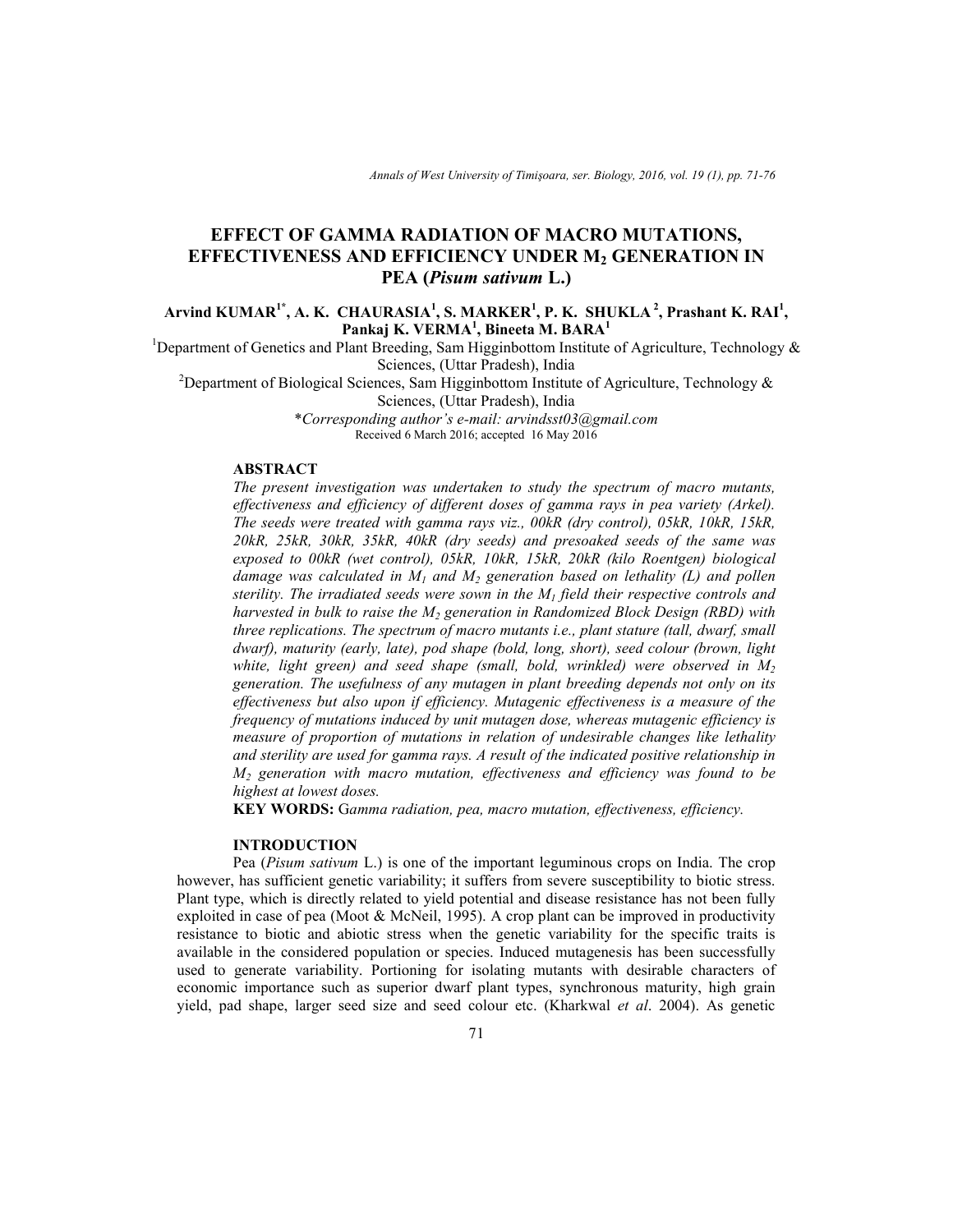*KUMAR et al*: Effect of gamma radiation of macro mutations, effectiveness and efficiency under  $M_2$  generation in pea (*Pisum sativum* L.)

variability is essential for any crop improvement programme, the creation and management of genetic variability becomes central base to crop breeding. Experimentally induced mutations provide an important source of variability. However gamma rays act on genetic material by ionization leading to more of chromosomal rather than point mutations and gamma rays are successfully used in plant breeding programme because of its simple application, good penetration reproducibility and high mutation frequency and less disposal problems. The practical utility of induced mutations for the improvement of quantitatively inherited characters in pea is well recognized.

They have been extensively used to find out sensitivity of crop plants to mutagens and to elucidate effectiveness and efficiency of mutagen (Gustafsson, 1940). Effectiveness refers to the ability of mutagen to induce desirable mutations (Awnirdra *et al.* 2001) and therefore, it is a measure of mutation rate relative to doses. Efficiency, on the other hand, gives an idea of the proportion of mutations in relation to other associated undesirable biological effects such as grass chromosomal aberrations; lethality and sterility induce by the mutagen.

 The higher efficiency of a mutagen indicates relatively less biological damage (plant survival, pollen sterility etc.) in relation to the mutagens induced (Shah *et al*. 2008; Kharkwal, 1998). Selection of effective and efficiency mutagen is very essential to recover high frequency of the desirable mutations in a mutation breeding studies. The present investigation was undertaken to study the frequency and spectrum of macro mutations along with the mutagenic effectiveness and efficiency of different doses of gamma rays in  $M_1$  and  $M_2$  generation.

### **MATERIALS AND METHODS**

The experimental seeds of pea variety Arkel was treated with physical mutagen *viz*., gamma rays, 00kR (dry control) 05kR, 10kR, 15kR, 20kR, 25kR, 30kR, 35kR, 40kR (dry seeds) and pre-soaked seeds of the same was exposed to 00kR (wet control), 05kR, 10kR, 15kR, 20kR (Kilo Roentgen) in different of doses from <sup>60</sup>CO Source at National Botanical of Research Institute, Lucknow (U.P.). The treated seeds along with control (untreated seeds were used and sown immediately in the field with a spacing of  $40x10$  cm in a without replication to raise the  $M_1$  generation. Surviving plants with sufficient seeds in different treatments including control were harvested and threshed individually and their seed yield was recorded.  $M_2$ generation was raised on  $M_1$  plant basis following plant to progeny method in a randomized black design with three replication during the *rabi* season of November in the year 2012-13 at Field Experimental Centre, Department of genetics and plant breeding, SHIATS Allahabad (U.P.). All the recommended agronomic practices were carried out during the growth period of the crop  $M<sub>2</sub>$  generation was screened for spectrum micro mutation observed before maturity time whereas viable mutation and morphological mutations were observed throughout the life period of the plants. Different kinds of morphological mutation affecting different features of the plant stature (Tall, dwarf and semi dwarf), Maturity (Early and late), pod shape (Blood, long & Short) seed colour (Brown, light white and light green) and seed shape (small, bold and wrinkled) were grouped according to the modified classification proposed by (Blixt, 1972). Mutagenic effectiveness and efficiency was calculated on the basis of formulae suggested by (Konzak *et al*. 1965).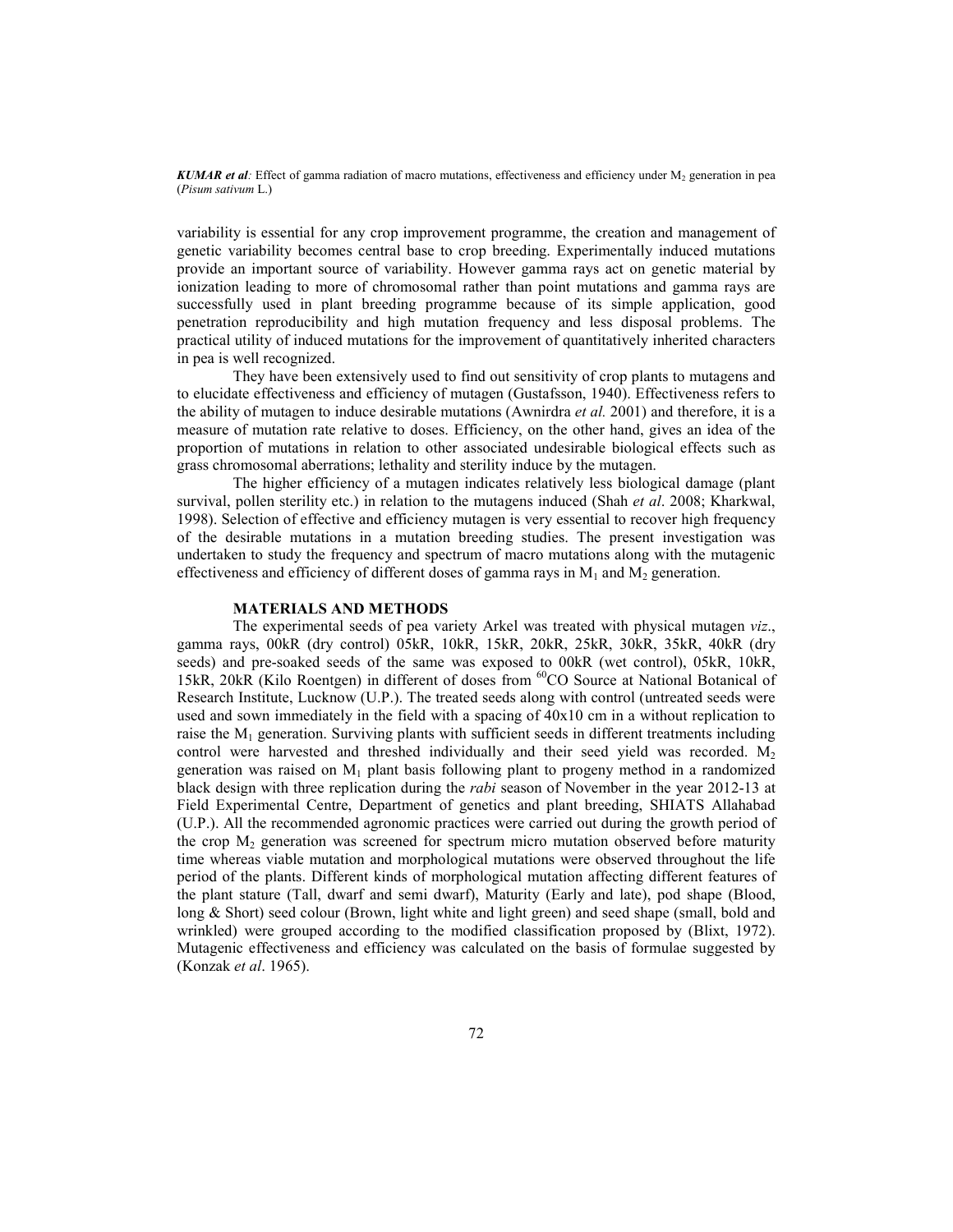*Annals of West University of Timişoara, ser. Biology, 2016, vol. 19 (1), pp. 71-76*

Mutagenic Effectiveness =

Mutation state on the basis of  $M_1$  plant progenies (Mp)

Dose in Kilo roentgens (kR)

Mutagenic efficiency =

% Lethality (Plant survival) or % pollen sterility

Mutation rate on the basis of  $M_1$  plant progenies (Mp) or M2 population (Ms)

 **Mutagenic Effectiveness and Efficiency**: The effectiveness and efficiency of Mutagenic treatment in mutation breeding of crop plant have been discussed by several workers (Nilan *et al*. 1965; Kawai, 1975; Kawai, 1986). In this study of the effectiveness and efficiency of mutagenic treatments the use one and the some genotype throughout experiments in most important. The term effectiveness however is often used also for biological effects such as seedling growth reduction and chromosome injuries. The effectiveness of treatment with a mutagen is expressed as the magnitude of the effects produced after a particular dose of the mutagen or as the relative doses that produce equivalent effects under different treatments. (Nilan *et al*. 1965) defined the effectiveness of radiations by mutation rate in relation to dose and the efficiency of radiation by the mutation rate in relation to biological effects.

#### **RESULTS AND DISCUSSIONS**

Spectrum of Macro-mutations is generally used to evaluate the genetic effects of various gamma treatments. Different types of morphological macro-mutations *viz*., Plant stature (tall, dwarf, Semi dwarf), Maturity (early, late), Pod shape (bold, long, short), Seed colour (brown, light white, light green), Seed shape (small, bold, wrinkled) observed in mutagenic treated populations of the Arkel variety (table 1). Among different types of morphological mutations, the most frequent types were early maturity followed by tall plants and long pod shape indicating high mutability of the gene for the character. The high frequency of mean mutations in different treatment was found under 40kR dry dose (7.318%) followed by 35kR dry dose  $(6.371\%)$ , 30kR dry dose  $(5.755\%)$  and 15kR dry dose  $(5.248\%)$  white the minimum (0.360%) was under dose 10kR presoaked treatment. Various types of morphological mutant were induced by different mutagenic treatment with respect to plant stature, maturity, pod shape, seed colour and seed characteristics in  $M<sub>2</sub>$  generation. Theoretically, each gene which has any agronomic importance can mute. Hence, a wide spectrum of viable mutations can be expected in mutation experiments. As mention earlier, the probable cause of these macro mutations may be chromosomal aberrations, small deficiencies or duplication and most probably point or gene mutation (Singh *et al*. 1982; Kharkwal *et al*. 2004).

 Dose dependent increase in frequency of macro mutations was observed in the variety indicating positive relationship between dose of mutagenic treatment and frequency of morphological mutation. Dose dependent increase in frequency of macro mutations was observed in the variety indicating positive relationship between dose of mutagenic treatment and frequency of morphological mutations. Similar differential induction of macro mutations in different doses of mutagen as well as in the variety have been reported earlier by many workers (Blixt *et al*.1964; Nerker, 1976; Kharkwal, 2000; Srivastava *et al*. 2008; Singh, 2007; Mishra, 2004; Bolbhat *et al*. 2012).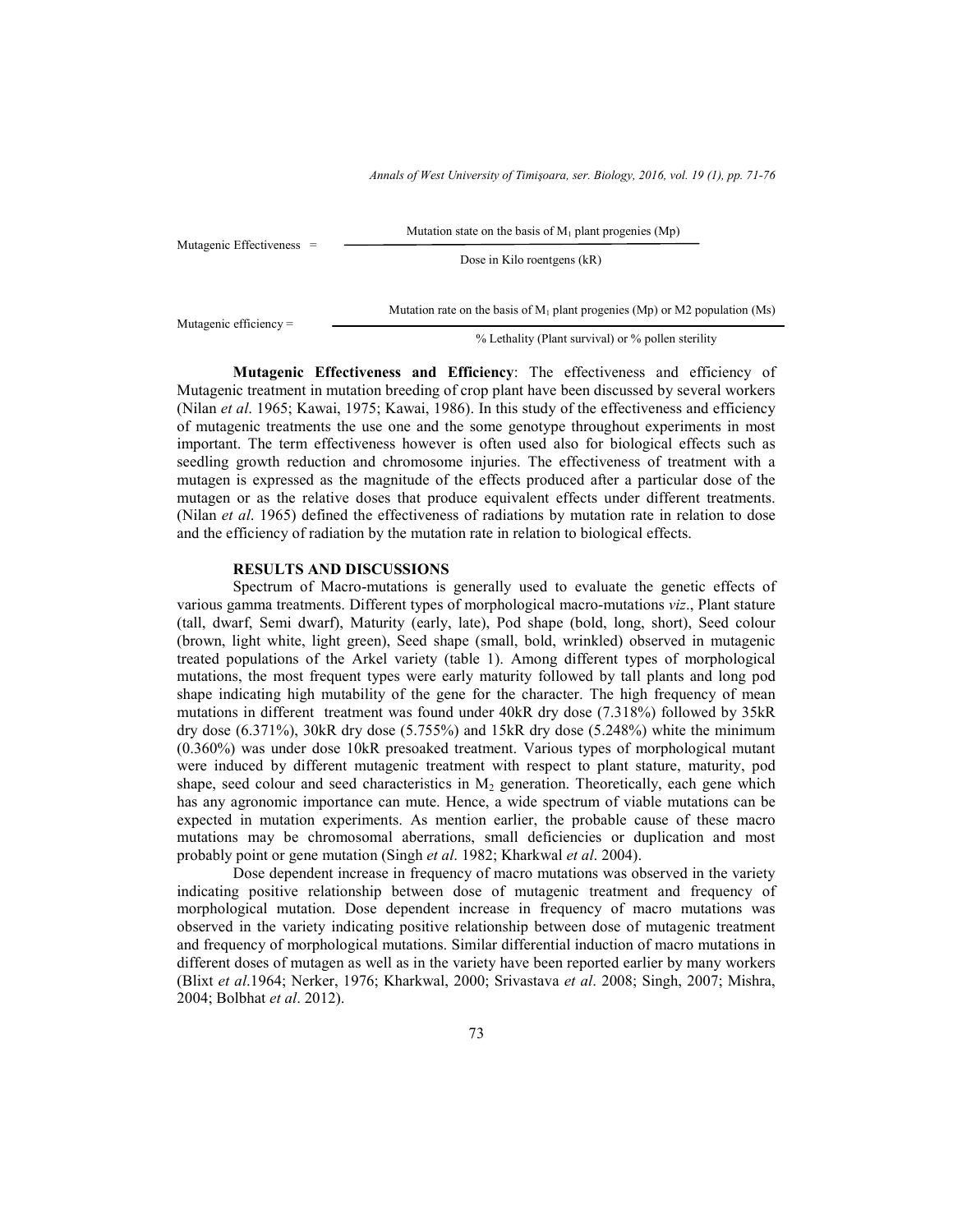*KUMAR et al*: Effect of gamma radiation of macro mutations, effectiveness and efficiency under  $M_2$  generation in pea (*Pisum sativum* L.)

In  $M<sub>2</sub>$  generation, mutagenic effectiveness and efficiency of the mutagen exhibited inverse relationship with increasing dose. Mutagenic effectiveness is a measure of the frequency of mutation induced by unit mutagen does where as mutagenic efficiency is the measure of proportion of mutations is relation to undesirable changes like pollen sterility, meiotic aberrations and plant survival. The efficiency of mutagenic agents not only depends on the biological system but also on physiological damage, chromosomal aberrations and sterility induced due to mutation. The efficiency of any mutagen would therefore depend on its effectiveness and efficiency. The lower efficiency of certain mutagens may be attributed to the use of low doses corresponding to their mutation induction (Sarkar, 1985; Kharkwal, 2000).

| Mutation Types       | Plant stature |        |               | Maturity |                          | Pod shape |       |                          | Seed colour              |                             |                         | Seed shape |                          |                          | $(\%)$             |
|----------------------|---------------|--------|---------------|----------|--------------------------|-----------|-------|--------------------------|--------------------------|-----------------------------|-------------------------|------------|--------------------------|--------------------------|--------------------|
| Treatments           | Tall          | Dwarf  | Dwarf<br>Semi | Early    | Late                     | Bold      | Long  | Short                    | Brown                    | <b>White</b><br>$\sin$<br>Ë | green<br>$_{\rm Light}$ | Small      | Bold                     | Wrinkled                 | frequency<br>Total |
| Control (drv)        | ×             |        | ۰             | ٠        | $\overline{\phantom{a}}$ |           | ٠     | ٠                        |                          | $\overline{\phantom{a}}$    |                         | ٠          | ٠                        | $\overline{a}$           | ٠                  |
| $05kR$ $\cdot$       |               | ٠      | ۰             | 0.678    | ×                        | 0.339     | 0.339 | 0.339                    | $\overline{\phantom{a}}$ |                             |                         | ۰          | $\overline{\phantom{a}}$ | $\overline{a}$           | 1.695              |
| $10$ kR $\cdot$      | 0.355         |        | 0.709         | 0.355    | 0.355                    | 0.355     | 0.355 | ٠                        | ٠                        | 0.355                       |                         | ٠          | ٠                        | 0.355                    | 3.194              |
| $15$ kR $\,$ $\cdot$ | 0.984         |        | ٠             | 0.328    | 0.984                    | 0.328     | 0.656 | ۰                        | $\sim$                   | 0.984                       | 0.328                   | ۰.         | 0.656                    | $\overline{\phantom{a}}$ | 5.248              |
| $20$ kR $\cdot$      | 1.455         | $\sim$ | ٠             | 0.364    | 0.727                    | ٠         | 1.091 | ٠                        | $\overline{\phantom{a}}$ | $\overline{\phantom{a}}$    | ۰                       | ٠          | 1.091                    | $\overline{\phantom{a}}$ | 4.728              |
| $25$ kR $\cdot$      |               | 0.769  | 0.385         | 0.385    | 0.385                    | ٠         | 0.385 | ÷                        | $\overline{\phantom{a}}$ | $\overline{\phantom{a}}$    | ٠                       | 0.769      | ٠                        | $\overline{\phantom{a}}$ | 3.078              |
| $30$ kR $\cdot$      |               | 1.219  | ٠             | 0.407    | 0.813                    | 1.219     | 0.407 | 0.813                    | 0.407                    |                             |                         | ٠          | 0.407                    | $\overline{a}$           | 5.692              |
| $35$ kR $\cdot$      | 0.980         | 0.490  | ÷             | 1.471    | $\overline{\phantom{a}}$ |           | 0.490 | 0.490                    | $\overline{\phantom{a}}$ | $\overline{\phantom{a}}$    | 0.980                   | 0.490      | $\sim$                   | 0.980                    | 6.371              |
| 40 kR »              | 0.488         |        | ٠             | 1.951    | $\sim$                   | 0.976     | 0.488 | $\overline{\phantom{a}}$ | ٠                        | 0.976                       | 0.488                   | 1.463      | $\sim$                   | 0.488                    | 7.318              |
| Wet control          |               |        | ۰             | ٠        | $\sim$                   | $\sim$    | ٠     | ٠                        | $\overline{\phantom{a}}$ | $\overline{\phantom{a}}$    | ۰                       | ٠          | ٠                        | $\overline{a}$           | ٠                  |
| 05kR(Pre-soaked)     | 0.337         |        | ۰             | 0.337    | ٠                        | $\sim$    | ۰     | ٠                        | $\overline{\phantom{a}}$ |                             |                         | ٠          | 0.337                    | ٠                        | 1.011              |
| $10$ kR $\cdot$      |               |        | ۰             | ٠        |                          | ۰.        | ٠     | ۰                        | $\overline{\phantom{a}}$ |                             | ۰                       | ٠          | 0.360                    | $\overline{\phantom{a}}$ | 0.360              |
| 15 kR »              | 0.676         | 0.338  | ۰             | ۰        | 0.338                    | 0.338     | 0.338 | 0.338                    | 0.676                    | 0.338                       | ۰.                      | 0.338      | $\overline{\phantom{a}}$ | $\overline{a}$           | 3.718              |
| $20$ kR $\cdot$      |               |        | ۰             | ٠        | ٠                        | ٠         | ٠     | ٠                        |                          | ٠                           | 0.365                   | ٠          | $\overline{\phantom{a}}$ | ٠                        | 0.365              |
|                      | 5.275         | 2.816  | 1.084         | 6.276    | 3.602                    | 3.555     | 4.549 | 1.980                    | 1.083                    | 2.653                       | 2.161                   | 3.060      | 2.851                    | 1.823                    | 42.778             |

**Table 1. Spectrum of macro mutations in M<sup>2</sup> generation of pea (cv. Arkel) under different mutagenic treatments in rabi (2012-13).** 

 It is evident from the table 2, existing that highest effectiveness was found at 05kR presoaked (0.337) followed by 20kR dry (0.291) and 15kR dry (0.284), while lowest the effectiveness was found at the treatment of 25kR (0.123) dry. Mutagenic efficiency calculated on the basis of both percentage pollen sterility and percentage plant survival, most efficiency was exhibit 20kR dry (0.575 and 0.503) where as minimum efficiency of mutation was found at treatment of 35kR (0.122 and 0.083) dry seeds. Lower doses found most efficient which was similar to Paul and Singh (2005). The above findings are in accordance to the observations of several other workers, (Gautam *et al.* 1992); (Goverdhan & Lal, 2013); (Sharma, 1972); (Sharma *et al*. 2006). The spectrum of macro mutation, effectiveness and efficiency in different doses of gamma treated population suggesting of variety to the mutagenic treatment and was in conformity with earlier findings.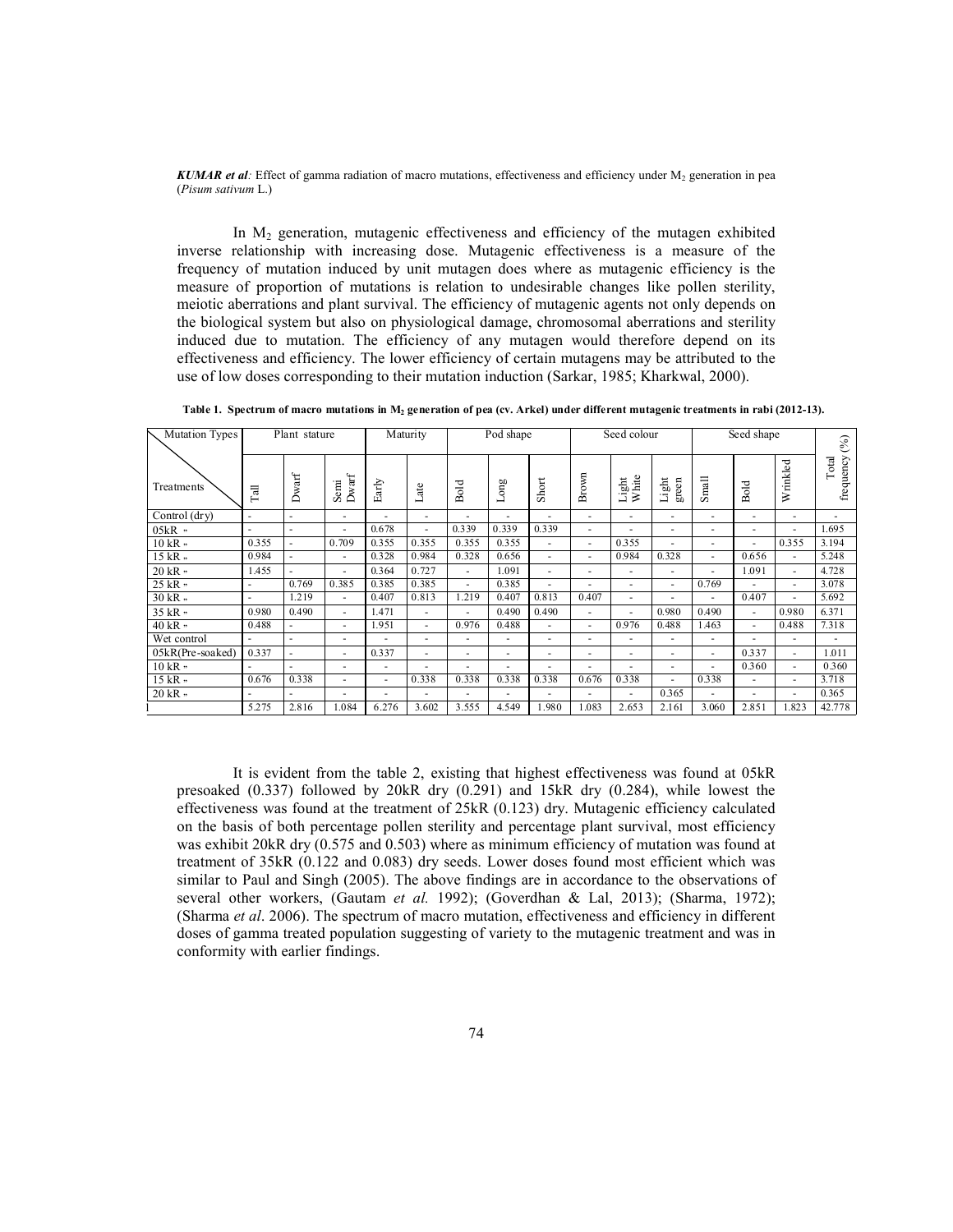| <b>Mutation</b>     | $M2$ plants | No. of            |          | Lethality or                    | Mutation rate $(\%)$ | Effectiveness            | Efficiency                    |                              |
|---------------------|-------------|-------------------|----------|---------------------------------|----------------------|--------------------------|-------------------------------|------------------------------|
|                     | (Numbers)   | mutated<br>family | $%$ (PS) | Plant survival<br>$\frac{6}{9}$ | $M2$ plants (MS)     | $M2$ plants<br>(MS/dose) | <b>MS/PS</b><br>$\frac{0}{0}$ | <b>MS/Plant</b><br>survival% |
| <b>Treatments</b>   |             |                   |          |                                 |                      |                          |                               |                              |
| $0$ 5kR $(dy)$      | 295         | 4                 | 10.06    | 13.78                           | 1.356                | 0.271                    | 0.135                         | 0.098                        |
| $10$ kR $\cdot$     | 282         | 6                 | 11.38    | 12.04                           | 2.128                | 0.213                    | 0.187                         | 0.177                        |
| $15$ kR $\degree$   | 305         | 13                | 10.16    | 10.46                           | 4.262                | 0.284                    | 0.419                         | 0.407                        |
| $20$ kR $\cdot$     | 275         | 16                | 10.12    | 11.56                           | 5.818                | 0.291                    | 0.575                         | 0.503                        |
| $25$ kR $\degree$   | 260         | 8                 | 22.02    | 18.73                           | 3.077                | 0.123                    | 0.140                         | 0.164                        |
| $30$ kR $\degree$   | 246         | 10                | 32.62    | 46.59                           | 4.065                | 0.136                    | 0.125                         | 0.087                        |
| $35$ kR $\degree$   | 204         | 12                | 48.29    | 71.29                           | 5.882                | 0.168                    | 0.122                         | 0.083                        |
| $40$ kR $\cdot$     | 205         | 18                | 53.12    | 85.77                           | 8.780                | 0.220                    | 0.165                         | 0.102                        |
| $0$ 5kR(Pre-soaked) | 297         |                   | 13.45    | 11.27                           | 1.684                | 0.337                    | 0.125                         | 0.149                        |
| $10$ kR $\cdot$     | 278         |                   | 15.18    | 21.21                           | 2.518                | 0.252                    | 0.166                         | 0.119                        |
| $15$ kR $\degree$   | 296         | 8                 | 18.85    | 40.12                           | 2.703                | 0.180                    | 0.145                         | 0.067                        |
| $20$ kR $\cdot$     | 274         | 13                | 19.57    | 53.70                           | 4.745                | 0.237                    | 0.242                         | 0.088                        |

**Table 2. Mutagenic effectiveness and efficiency of gamma rays in M<sup>2</sup> generation of pea cv. Arkel.**

#### **CONCLUSIONS**

 In mutation breeding where large populations are handled, estimation of mutagenic effect for macro mutation, effectiveness and efficiency may help the breeders in identifying effective treated populations in early generation for reduction in cost of breeding and enhancing scope of selection.

#### **ACKNOWLEDGEMENTS:**

Authors are thanks to National Botanical Research Institute, Lucknow (U.P.) for providing gamma irradiation facility and all the members of the Department of Genetics and Plant Breeding, Sam Higginbottom Institute of Agriculture, Technology and Sciences, Allahabad, U.P., India for their encouragement and support.

#### **REFERENCES**

- Awnindra, K. Singh and Singh, R.M. 2001. Mutagenic effectiveness and efficiency of gamma rays, EMS and their combination in mungbean. *Crop Improvement*, 28(2):260-266.
- Blixt I, Gelin O., Mossebery R., Ahnstrom G., Eherenberg L., Lofgoen R.A. 1964. Studies of induced mutations in pea. *Agriculture Horticulture Genetics*, 22:1-2.
- Blixt S. 1972. Mutation genetics in *Pisum*. *Agriculture Horticulture Genetics*, 30:1-293.
- Bolbhat S.N., Gawade B.B., Bhoge V.D., WAdavkar D.S., Shendage V.S., Dhumal K. N. 2012. Effect of mutagens of frequency and spectrum of viable mutations in horsegram (*Macrotyoma uniflorum* (Lam.) Verdc.) ISOR *Journal of Agriculture and Veterinary Sciences*, 1(1):45-55.
- Gautam A.S., Sood K.C., Richarria A.K. 1992. Mutagenic effectiveness and efficiency of gamma rays, ethyl methane sulphate and their synergistic effects in black gram (*Vigna mungo* L.). *Cytologica,* 57: 85-89.
- Goverdhan G., Lal G.M. 2013. Mutagenic effectiveness of gamma rays in field pea (*Pisum sativum* L.). *Indian Journal of Plant Sciences*, 2(3):73-76.
- Gustafsson A. 1940. The mutation system of chlorophyll apparatus. Lund. Univ. Arsskr. N.E. Avd. 2(36):1-40.
- Kawai T. 1986. Radiation breeding -25 year and further on gamma field symposium, 25:1-36.
- Kawai T.C. 1975. Factors affecting efficiency of selection of mutants in mutation breeding. *Gamma Field Symposium*, 14:1-10.
- Kharkwal M.C. 1998. Induced mutagenesis for improvement of protein in chickpea. *Indian Journal of Genetics*, 58(4):61-68.